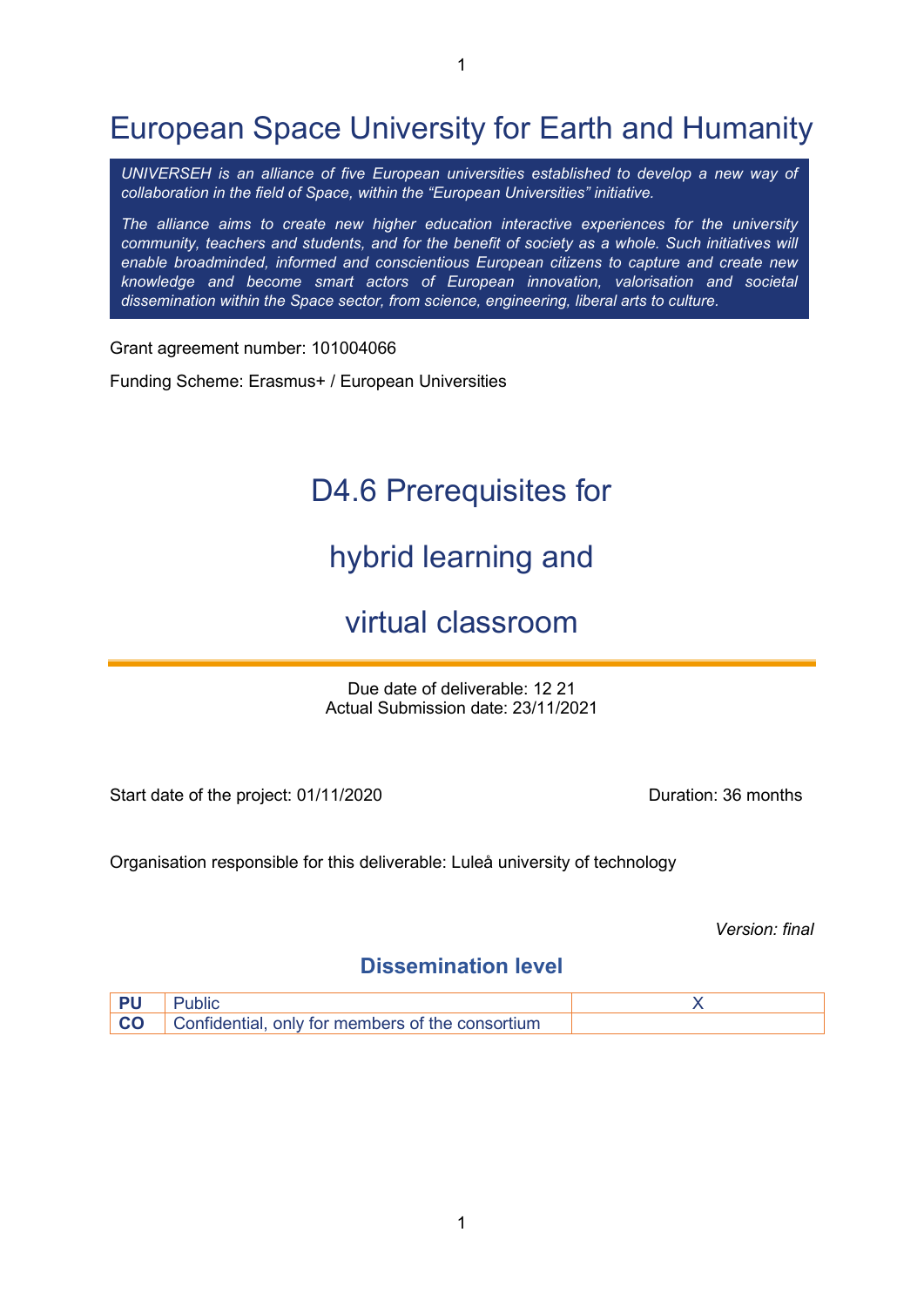## **Document History**

| Version Date | <b>Author</b>           | <b>Partner</b> | <b>Summary of main changes</b> |
|--------------|-------------------------|----------------|--------------------------------|
| 1.0          | 08.11.21 Diana Chornéer | LTU.           |                                |
|              |                         |                |                                |
|              |                         |                |                                |
|              |                         |                |                                |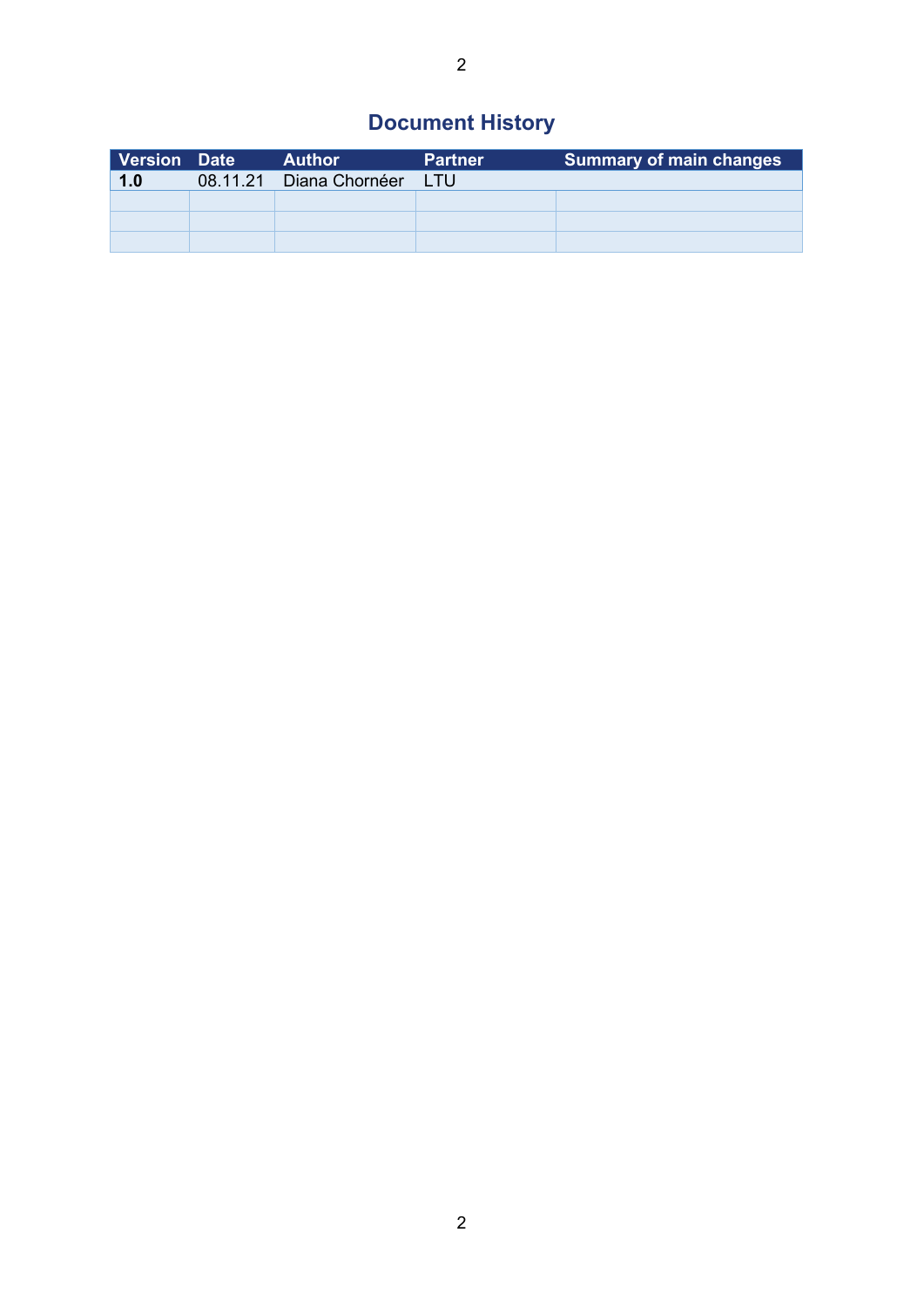## **Introduction**

## **Method**

In order to identify the use of current digital technical solutions, all partners involved in task 4.5 were asked to fill in an excel-sheet of their use technical solutions in their education. Some pre-defined categories were given, technical solutions for video conferencing, learning management systems, communication, collaboration, virtual labs, simulations, robot-mediated communication, and other digital technical solutions. In addition, two workshops were held to show and discuss the content future digital tools as GatherTown, WalbAbout, Virtual Labs etc.

## **Current digital technical solutions**

Technical solutions were divided into 8 categories: Video Conference, Learning Management Systems (LMS), Communication, Collaboration, Virtual Lab, Simulations, Robot Mediated Communication, and others.

#### Video conference

Video conferencing in general is a live video-based meeting between two or more remote parties over the internet that simulates a face-to-face meeting. Video conferencing allows multiple people to meet, interact and collaborate face-to-face long distance in real-time by transmitting audio, video, text and presentations. At its simplest, video conferencing provides transmission of static images and text between two locations. At its most sophisticated, it provides transmission of full-motion video images and high-quality audio between multiple locations. In higher education, and among the partners in T4.5, following systems have been used: Zoom, Teams, Hyflex, Webex, and BBB.

**Zoom** is the most frequently used system among the partners in T4.5. The system is used in distributed teaching for seminars, project meetings, team meeting. Zoom is a cloud-based video conferencing service for virtual meetings with others, either by video or audio-only or both, all while conducting live chats and sharing documents and whiteboard. It is also possible to record those sessions to view later (https://zoom.us/).

**Teams** is mainly not used in teaching with students but in other occasions as between teachers or in projects. Microsoft Teams is a chat-based collaboration platform for online meetings with document sharing, and chat function [\(www.microsoft.com\)](http://www.microsoft.com/).

**HyFlex@isae-supaero system** is an integrated French homemade solution (ISEA-Supaero) build from various software components (Zoom, planning, streaming, and storage) and physical components (webcam, tablet, streamdeck, mic, etc.) to provide hybrid real time and 72h replay (https://online.isae-supaero.fr/resources/HyFlex/index-en.html).

**BigBlueButton (BBB)** is a free software web conferencing system for Linux servers. Its intended use is online learning. BBB is a global teaching platform. BBB was developed by the Technology Innovation Management (TIM) program at Carleton University's Institute for Technology Entrepreneurship and Commercialization in Ottawa, Canada, in 2007. It includes tools that make it easier for teachers to focus students on the lesson. Features like screen sharing, a multi-user whiteboard, breakout rooms, easy group polling, etc. that foster collaboration and keep students engaged. BBB has been embedded into major learning management systems used world-wide. It has been adopted by Canvas, Moodle Cloud, Sakai, Jenzabar, D2L, and Schoology as their default virtual classroom [\(https://bigbluebutton.org/\)](https://bigbluebutton.org/).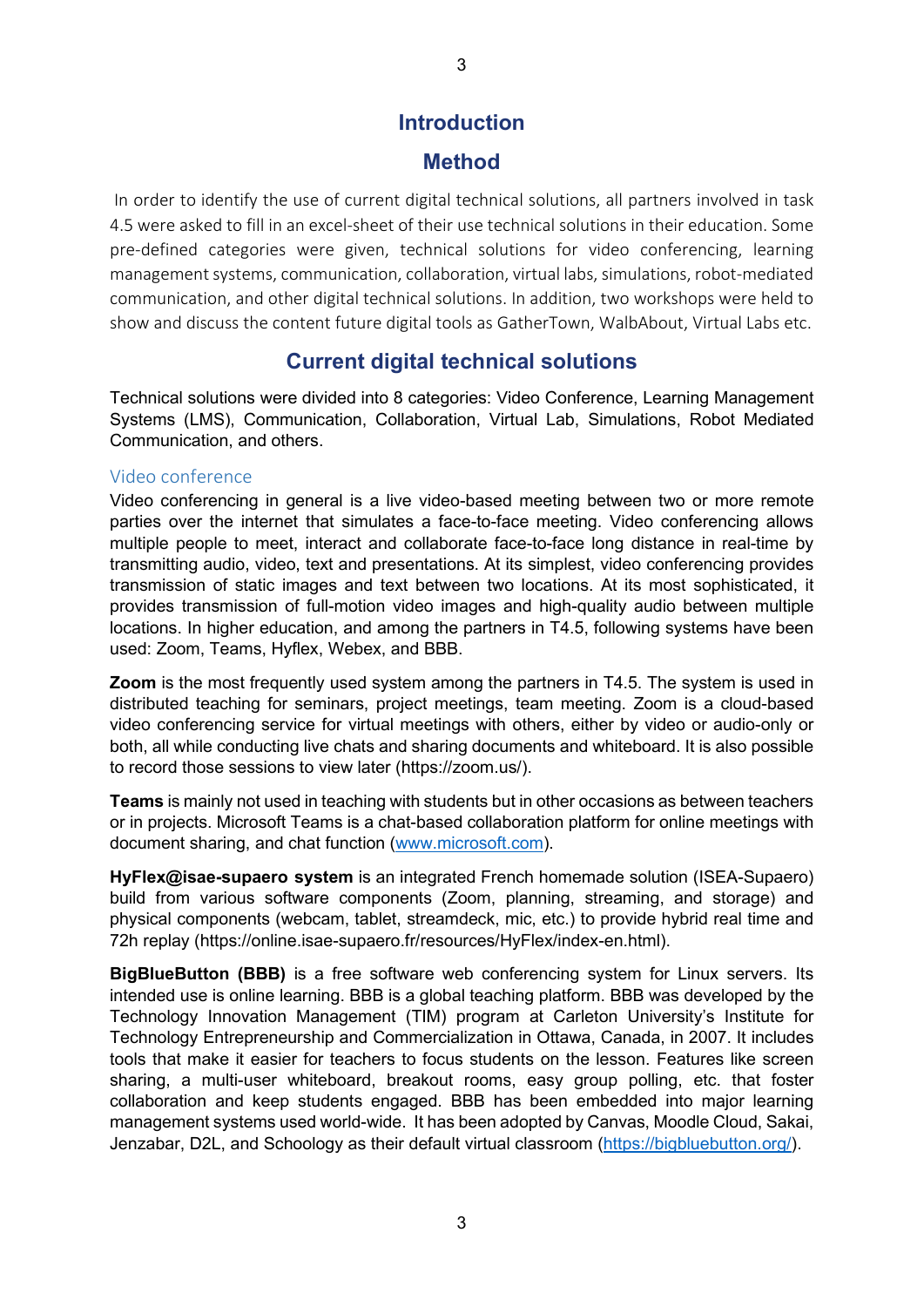#### Learning Management System (LMS)

Learning Management Systems (LMSs) have gained popularity among both the educational institutes and students as a software application used for planning, implementing, and examining the whole education process (Almaiah et al., 2020). Moodle and Canvas are the well-known LMS software solutions used for not only online learning but also for organizing course material. These systems have features including student enrolment, exams, quizzes, assignments, course management, messaging, uploading course material, etc..

A learning management system (LMS) is an online education hub that provides a large and indispensable set of features to support educational activities such as classroom learning, distance education and continuing education (www.neolms.com). An LMS is used for structuring and managing educational activities, such as

- Creating and delivering educational content.
- Assessing students and analyzing their results.
- Tracking student progress.
- Collaborating on projects.
- Making learning more interactive and engaging.

The different partners in T4.5 use following LSM: **Canvas**, **Moodle**, **Coursea** and **ILIAS** for structuring learning material, communicating with students, and organising assignments and tests.

#### Communication

Among the partners in the Universeh-project, digital systems and tools for communication are mainly through the LMS, Rochetchat, e-mail, and Google workspace (for sharing documents). Different LMS are used for information and reaching a large group of students. Since LMSs are an e-learning online system in the form of a portal, students and lecturers can perform or share many of the classroom activities using the Internet; lecturers and students are able to interact outside the classroom through online forums and discussions more easily. However, currently, most learning facilities utilize the LMS as a tool for instruction delivery in traditional classroom setups. Communication between lecturer and students; students-students can be achieved via an integrated e-mail function, chat or discussion forum.

#### Collaboration

The opportunity for users to collaborate and explore different perspectives is an important element in the design of university courses, especially for participants who are learning or working at a distance (Herrington and Herrington 2006). Any platform used for creative online collaboration has to support a collaborative communication model at its core. As seen above, offering a number of different communication tools from messaging over chat to wiki, it might seem an easy requirement to fulfil for any learning management system. However, the standard LMS have some shortcomings that often discourage their teachers from using them for courses based on intense collaboration due to strong hierarchic model and the weak tools LMS is not used for e.g. complex online project collaboration at all (Stockleben et al., 2016).

Therefore, other digital tools to support collaboration and getting students to actively discuss with each other can be used, e.g. digital whiteboards like Mural, Miro, and Padlet.

Nextcloud is used for sharing documents, and contains multi edition tools. It is a suite of clientserver software for creating and using file hosting services. It is enterprise-ready with comprehensive support options. Being free and open-source software, anyone is allowed to install and operate it on their own private server devices, though it is not integrated with LMS.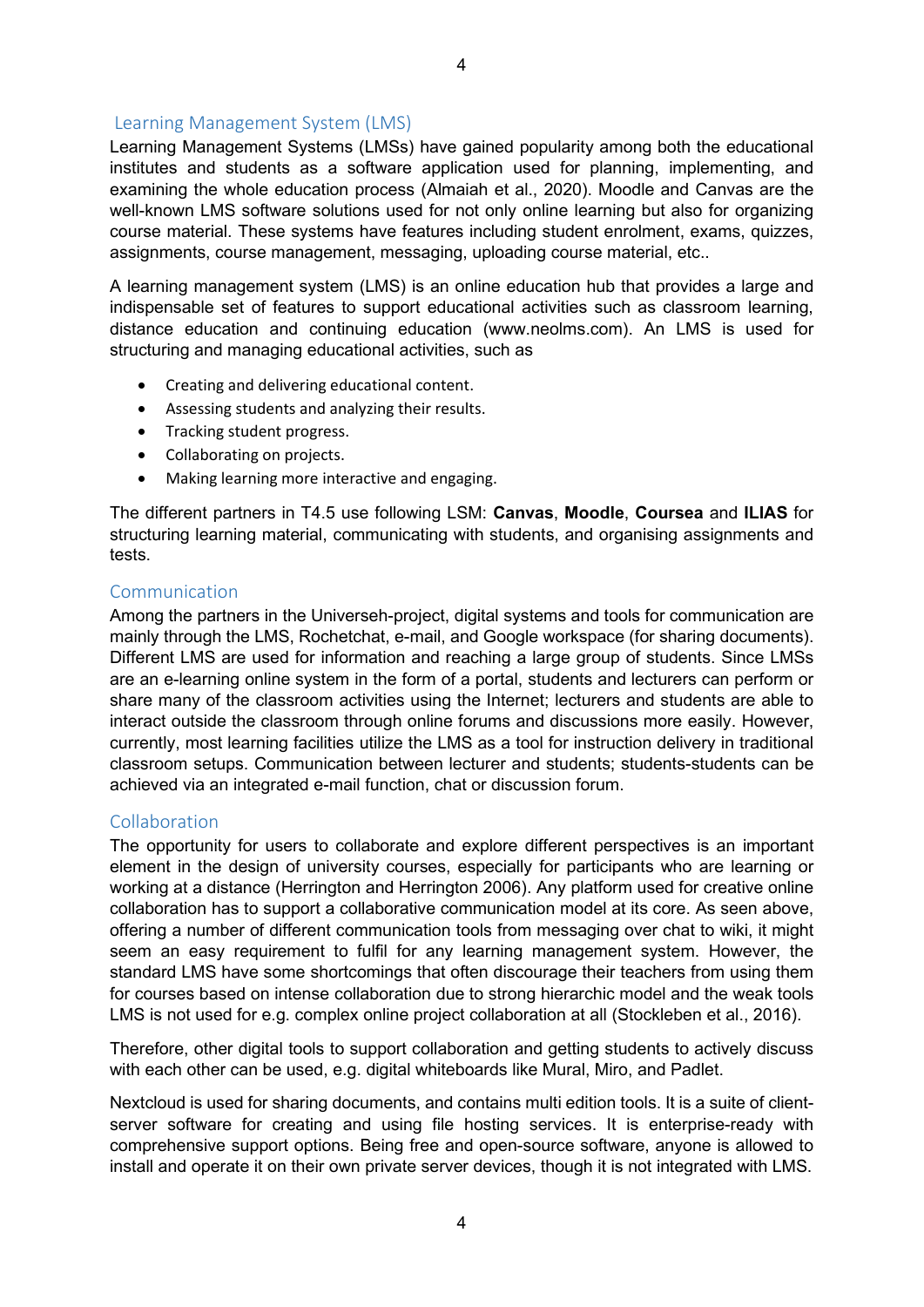Another collaborative tool is Yopad/Etherpad, which is a Collaborative Online-Editor for students to work and write together. Etherpad (previously known as EtherPad) is an opensource, web-based collaborative real-time editor, allowing authors to simultaneously edit a text document, and see all of the participants' edits in real-time, with the ability to display each author's text in their own color.

Microsoft Teams is also reported by the Universeh partners to be of used for collaboration. Microsoft Teams is a collaboration app that helps your team stay organized and have conversations. In Teams, there are different channels that you can create or belong to. In these channels, you can hold on-the-spot meetings, have conversations, and share files.

#### Virtual lab

.

Currently, there are not many examples of Virtual labs used by the partners in Universeh. One example is related to task 4.7 and it is named IREAL. IREAL stands for "Interactive Remote Experimentation for Active Learning", and it is an ongoing project whose aim is to facilitate the implementation of scientific lab experiments in an educational context, and accessible from anywhere, see figure 1. In addition, some Bring-Your-On-Device (BYOD) is used related to aerospace software.







simulated

5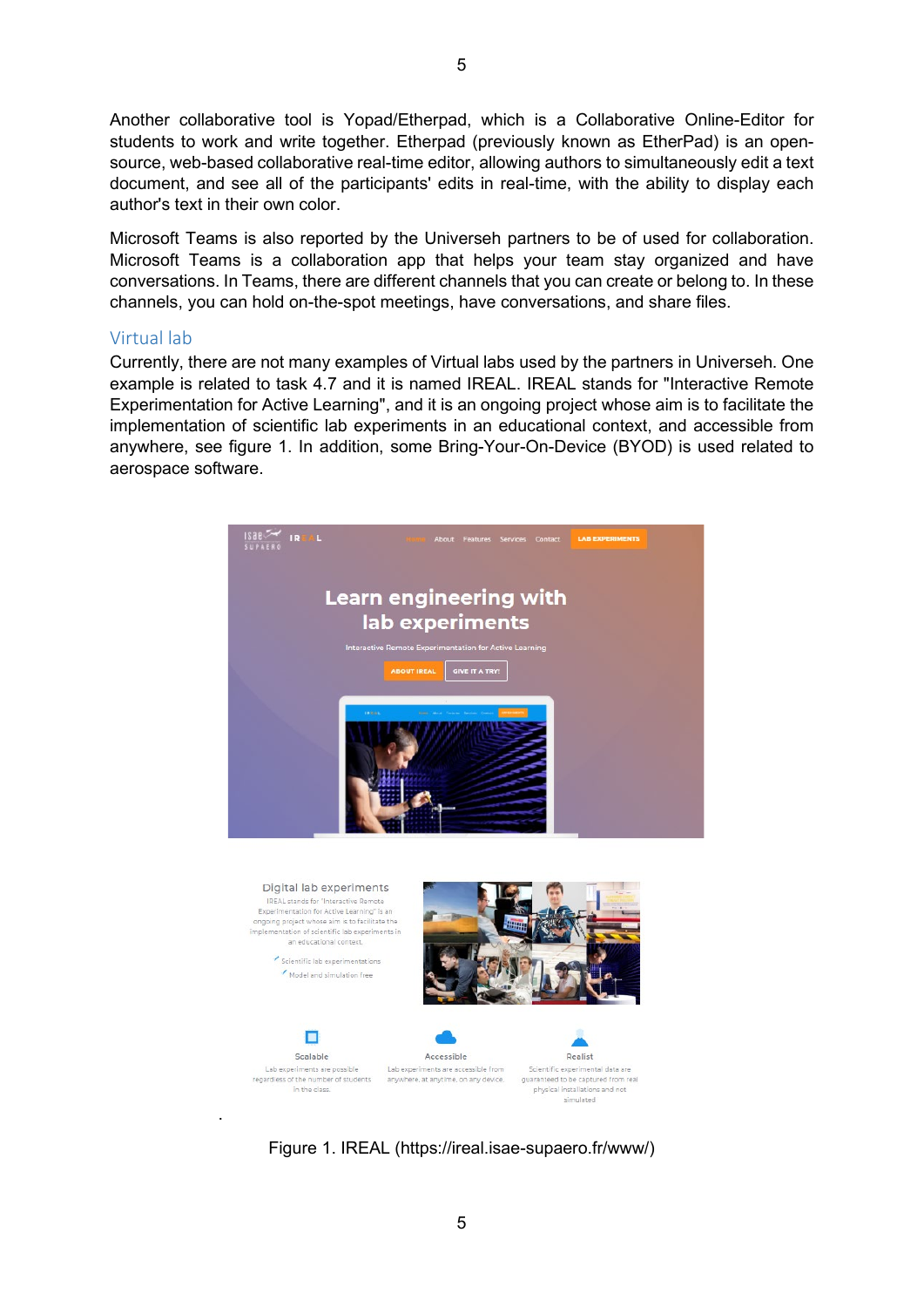#### **Simulations**

Various technologies that enable active learning, and more specifically inquiry or experiential learning, are increasing in education. These technologies can relate to simulations or online labs, games, and modelling tools (with which students create runnable models themselves) at different levels of interactivity (also including virtual reality) (de Jong et al., 2018). However, the technologies need to be combined with other instructional approaches and assignments, scaffolds, and prompts.

Examples of technologies used by the partners in Universeh are: Notebook Python, Matlab (as local software or integrated into Moodle, specific plugin), and GeoGebra.

Python notebook is a web application that allows you to create and share documents that contain live code, equations, visualizations, and explanatory text. The Notebook has support for multiple programming languages, sharing, and interactive widgets.

MATLAB® combines a desktop environment tuned for iterative analysis and design processes with a programming language that expresses matrix and array mathematics directly. It includes the Live Editor for creating scripts that combine code, output, and formatted text in an executable notebook [\(www.mathworks.com\)](http://www.mathworks.com/).

GeoGebra is an interactive, dynamic mathematics software for all levels of education that brings together geometry, algebra, spreadsheets, graphing, statistics and calculus in one easyto-use package. Constructions can be made with points, vectors, segments, lines, polygons, conic sections, inequalities, implicit polynomials and functions, all of which can be edited dynamically later (www.geogebra.org).

#### Robot mediated communication

Videoconferencing systems have been used since the 1970s, and researchers, developers, and designers have tried to bring video-mediated communication closer to face-to-face interaction, in an effort to simulate the feeling of actually "being there" (Choi et al., 2017). By enhancing the feeling of "being there" at a remote location, a feeling of being "presence", robotic telepresence systems offer some benefits that come from being physically present. Telepresence robots are developed in order to help a remote sender instil his or her presence more vividly for the receiver, enhancing interpersonal communication at a distance (Choi et al., 2017). One example of these telepresence robots (tried out by one of the partners in Universeh) is the so-called Kubis with the ability to pan up to 300 degrees and to tilt (up or down) up to 45 degrees. The Kubi will work with any tablet and any video conferencing platform to make video calls simpler and more engaging in business, telemedicine, and education (ww.kubiconnect.com).

However, the user need to download an application to run the Kubi, it is no longer integrated with e.g. Zoom. A Kubi can be used in smaller groups with distance students, to create social presence and facilitate communications. Distance students can manoeuvre the Kubi with a panel and can look around in the physical classroom.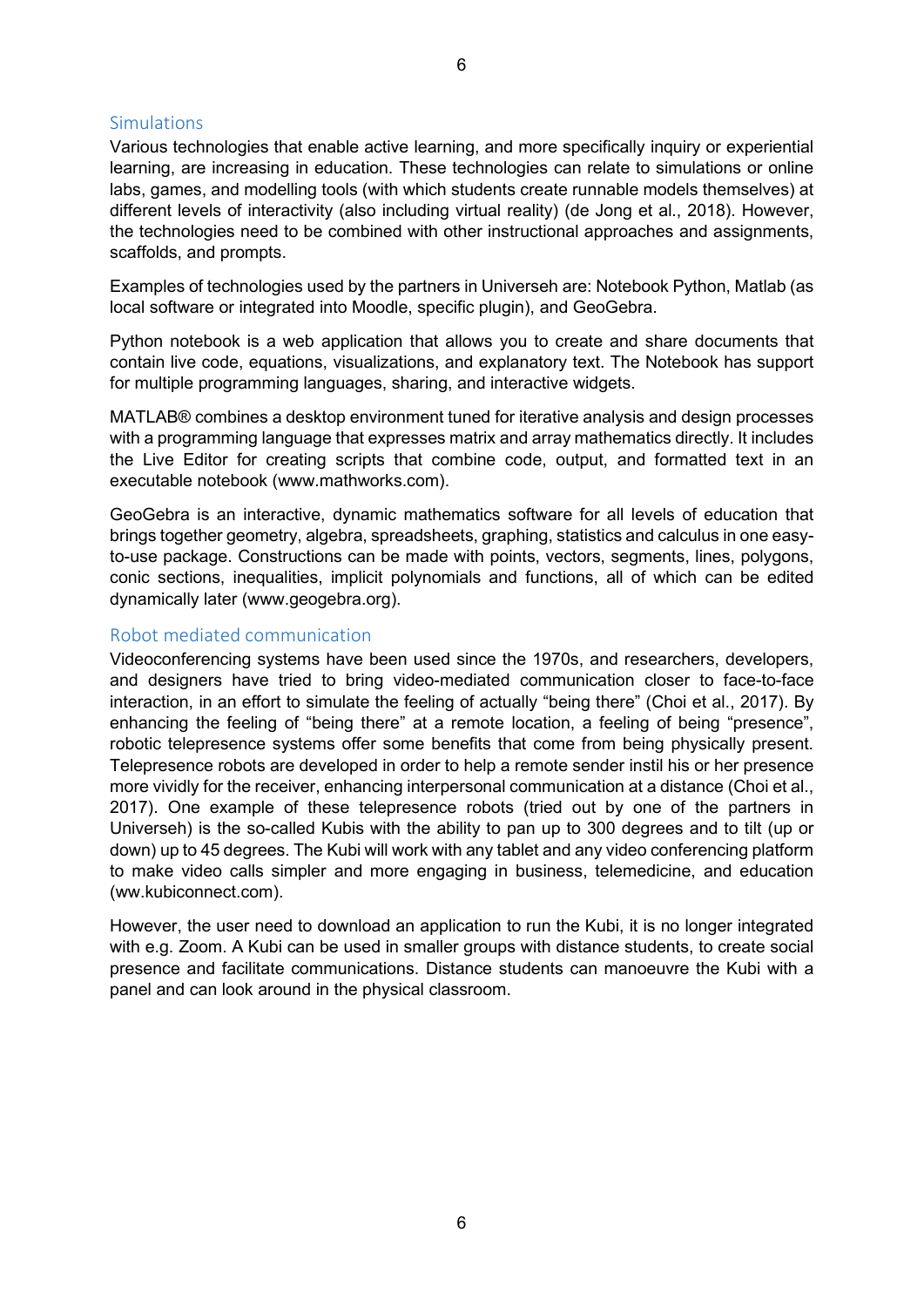

Figure 2. Example of a teleprecence robot, Kubi.

#### Other technical solutions

Other digital tools, used by the partners in Universeh, are briefly described here.

Micro learning platform with a direct access to ADN. Microlearning is the practice of breaking information down into easily-absorbed bite-sized chunks. Creating and distributing these lessons require software platforms called authoring tools and Learning Management Systems (LMS). A modern micro learning platform will often have a rapid authoring tool integrated into the LMS. This makes the creation of eLearning courseware simple and effective (www.edapp.com).

[https://iquiz.univ-toulouse.fr/en.html\)](https://iquiz.univ-toulouse.fr/en.html). IQuiz offers a simple and agile way to implement ongoing interactions with closed and open questions.



Figure 3. IQuiz, free UFTMIP homemade solution (https://iquiz.univ-toulouse.fr/en.html).

Different antipplagiate solutions linked to LMS are used, e.g. Compilatio connected to local Moodle, Ouriginal linked to Canvas, JSA, a uniform Anti-plagiarism System used at universities in Poland, etc.

Kahoot can be used to create quizzes to measure for instance students' progress. Kahoot is a game-based learning platform that makes it easy to create, share and play learning games or trivia quizzes in minutes (https://kahoot.com).

UPeL (in Moodle) is a university e-learning platform created especially for the needs of AGH University of Science and Technology in Poland. It has all the functionalities of Moodle and fully integrates the resources of these types of platforms. It is used to conduct classes, including lectures, seminars, exercises and workshops. After obtaining a special certificate, AGH UST employees can convert ECTS points from a stationary form to a remote form, so UPeL is an equivalent method of conducting classes, fully recognizable by the didactic system.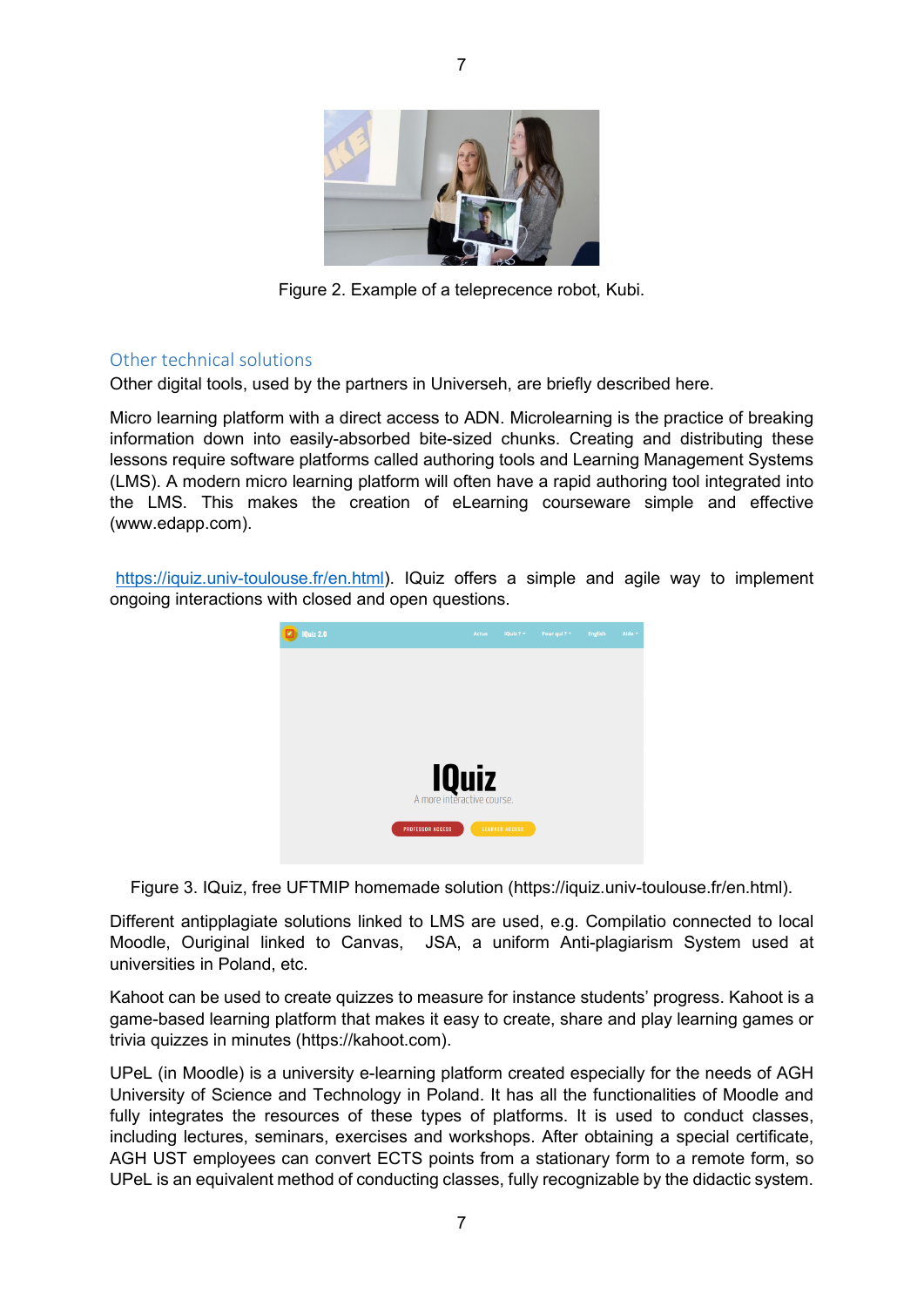The main challenge is the legibility of the layout and user-friendliness, especially for those unfamiliar with the basics of e-learning. To take full advantage of UPeL's capabilities, you need to undergo specialized training, and then use the tool many times to gain skill. Sometimes there are problems with logging in and difficulties with transferring the course content outside the university. UPeL is not rated best by students who prefer MS Teams (based on anecdotal evidence).

Clickmeeting is a tool for conducting virtual classes and webinars, fully integrated in UPeL at AGH. It has functionalities similar to popular tools, such as Teams, Zoom, Meet, etc. It is distinguished by a user-friendly layout and the possibility of direct streaming to YouTube and Facebook. It is a tool rarely used in remote education and poorly recognized by users. Therefore, it requires training and practical application to acquire the right skills. The challenge is poor accessibility and problems with participation in virtual classes for people from outside the university.

MS Teams MS Teams is an equal tool to Clickmeeting, it can be used after signing an agreement between Microsoft and AGH during the pandemic. It is a universal tool, which can be a challenge as it is not directly related to UPeL (like Clickmeeting). In particular, it lacks tools supporting student activity, workshop approach and poor possibilities of using interactive techniques (e.g. a whiteboard). It is a good tool for webinars and communication, but weak in terms of activating and interactive methods.

## **Future innovative and creative technical solutions**

In T.4.5 we have started to identify more future-oriented technical solutions for higher education and for hybrid and virtual classes. These technical solutions are: Gather Town, Walkabout, LUNA-lab, VR-lab etc.

Related to VR, there is a **virtual reality educational tool** in the context of mining engineering that has been tested in the mining education. This tool creates a vision of a reality study visit (though it is virtual) in a mining environment. Within the recent years, mixed reality (MR) technologies and devices have experienced remarkable improvements. Primarily, head mounted displays (HMD), offering different virtual reality (VR) experiences, are became increasingly popular in various domains. VR has already proven to be effective in simulating interest, improving skills acquisitions and learning in diverse fields of study; the application of VR enriches didactic approaches used in different learning and teaching setups (Abdelrazeq et al., 2019).

Another identified tool related to virtual environments is a virtual physics-based realistic simulation environment for education in AI for Space Autonomy. It is an open-source space autonomy simulating environment with a high-performance physics engine that the Robotics and AI team at Luleå University has developed for evaluating future space autonomy concepts e.g. satellites GNC, rovers and aerial vehicles operating into other planets.

This simulator can provide a super-realistic rendering of an environment in terms of physics, lighting, shadows, and textures. At the same time, it can integrate CAD models of robots, satellites, asteroids, etc to create a realistic space mission scenario. This simulator can also model sensors that can provide observations of the simulation environment, such as monocular cameras, laser range finders, etc.

**GatherTown** is a web-conferencing software like Zoom, but with the added component of seeing the virtual "room" you and others are occupying, and with the ability to move around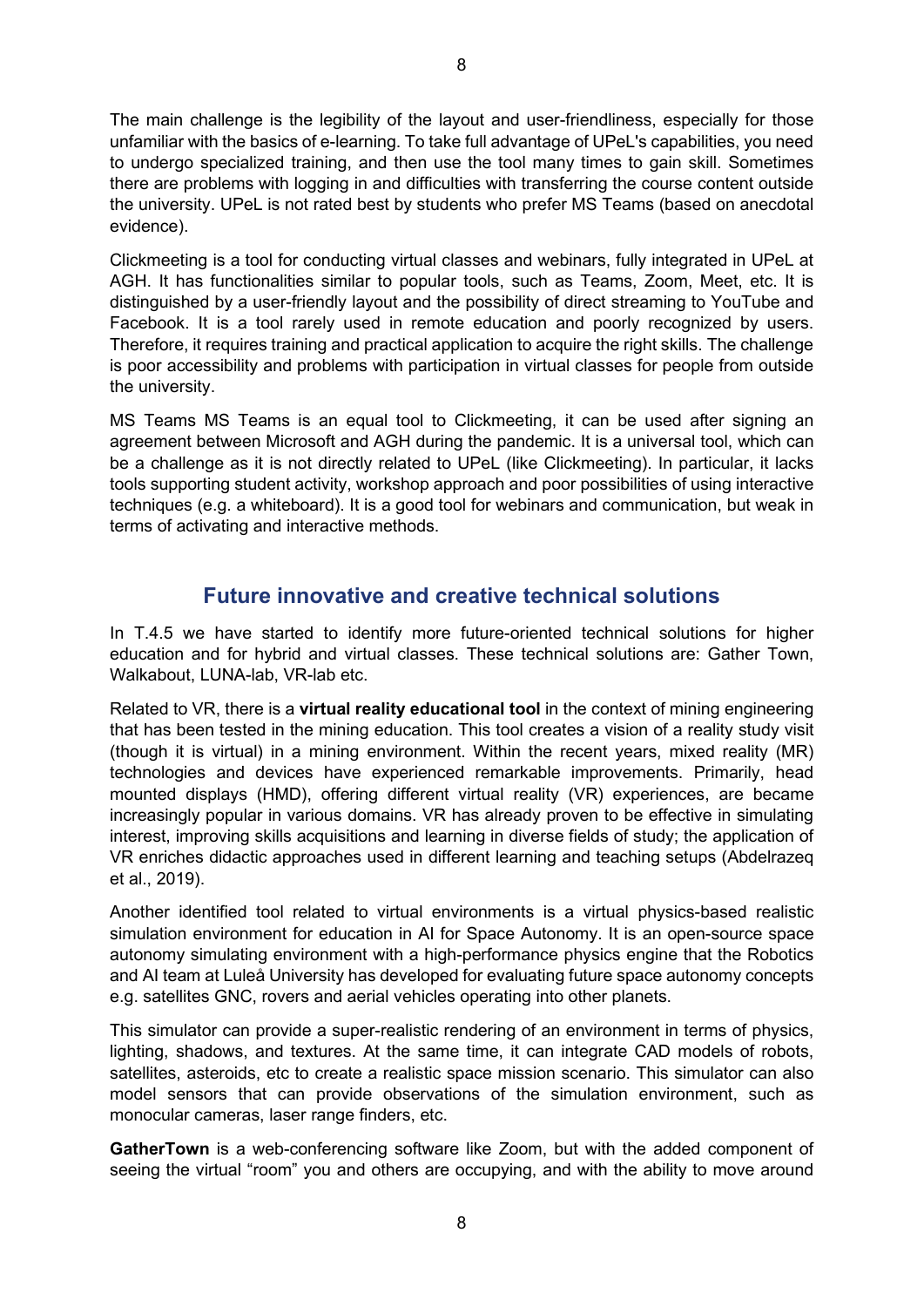and interact with other participants based on your locations in the room, just like real life Virtual project rooms for effective teams. Users easily start and end side conversations and chats or return to a main speaker just as at a real-world conference or other gathering. Rather than being moved to a Zoom breakout room, in Gathertown, you can simply walk your online-self to tables and chairs, sit down, and start a conversation.



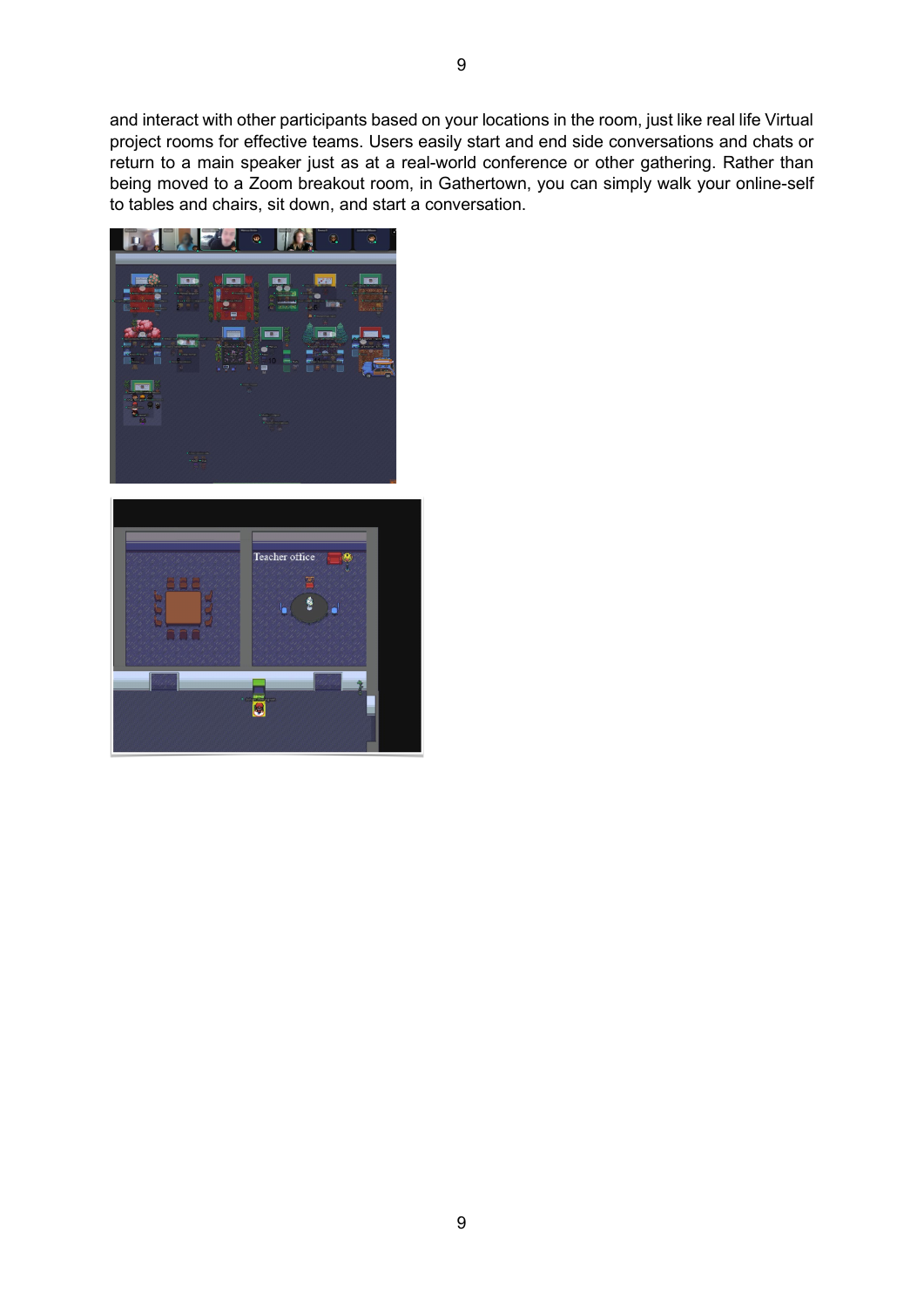

Figure 4. GatherTown, a visual project view.

**WalkAbout** is a net-based interactive multiuser 3D-environment for enhanced and engaging learning using gamification to enhance the learning using missions, points and challenges. Using WalkAbout, teachers and learners can engage in active learning using different 3Denvironments online. The environment allows learners to represent themselves using many different avatars, animations, expressions paired with traditional voice communication. Further, classical presentations are done using one or several virtual web screens that allow users to bring outside content into the virtual world.



Figure 5. Interaction in WalkAbout on a mobile device (picture from Parnes et al., 2021).

**The Luna Lab** is an analogue lunar environment that simulates the visual appearance of the surface of the Moon. This Lab was designed and constructed at the University of Luxembourg by Prof. Miguel Olivares-Mendez. It is a closed environment of  $80m<sup>2</sup>$  that contains 20 tons of basalt. It is equipped with a motion capture system of 13 cameras to evaluate and validate developed algorithms with under millimetre precision and 3 IP cameras to record and monitor experiments and project-based exams. A single light spot installed in 6 meters rails simulates the illumination of the Sun at different latitudes of the Moon, from equatorial regions to the South pole. This Lab will be equipped with the most advanced system for hybrid classes and direct access to lunar rovers and sensors.

UNIVERSEH – European Space University for Earth and Humanity is an alliance of



Co-funded by the Erasmus+ Programme of the European Union











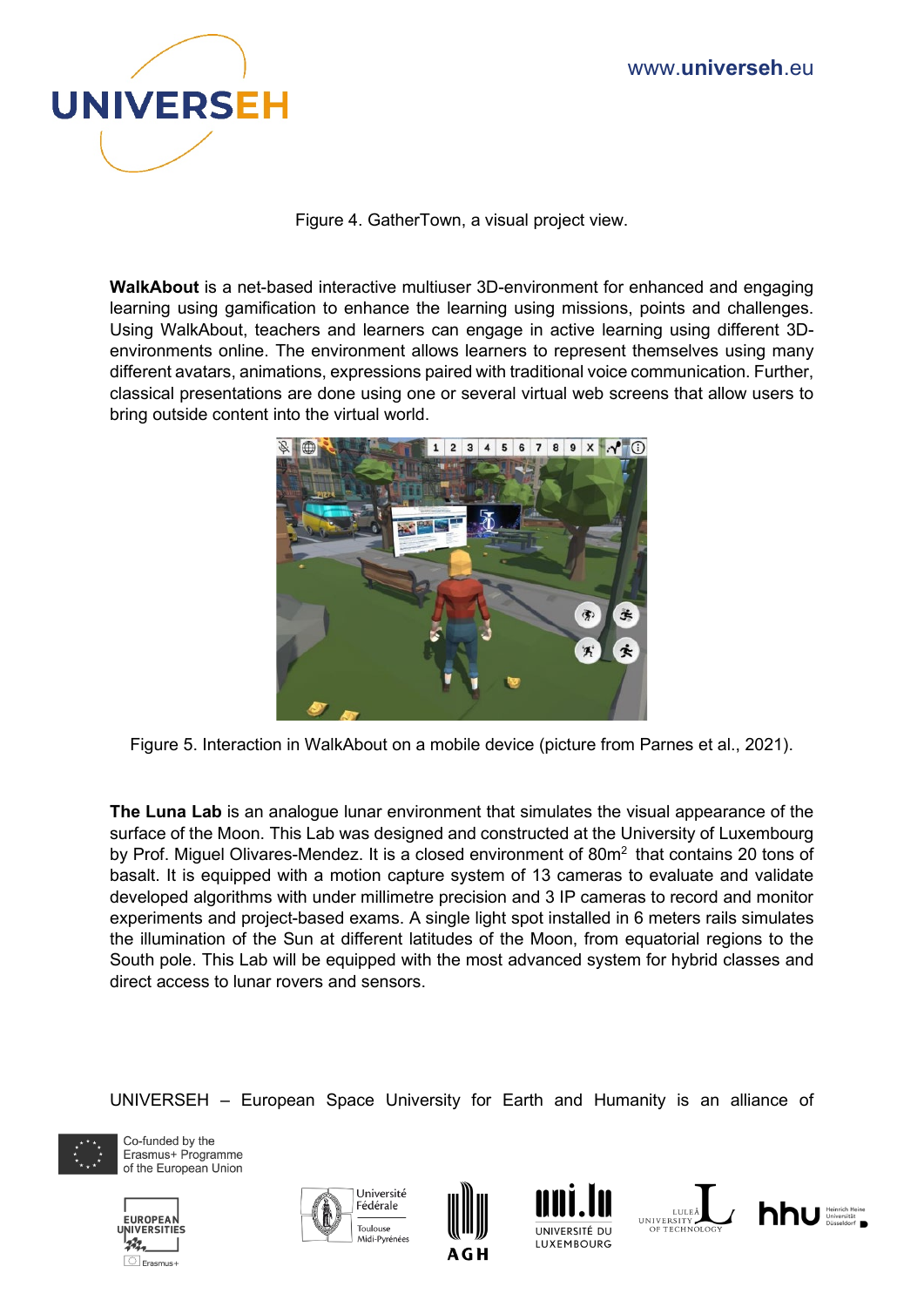

## **Conclusion and future work**

We will now continue working with our innovative technical solutions, VR, AI-simulation, virtual classrooms and virtual labs, use them in pilots in Universeh courses and investigate the possibilities and challenges with each solution. These solutions will be presented in our next report.We will compare virtual vs hybrid solutions in the context of teaching and learning.

## **References**

Almaiah, M. A., Al-Khasawneh, A., & Althunibat, A. (2020). Exploring the critical challenges and factors influencing the E-learning system usage during COVID-19 pandemic. Education and Information Technologies, 25(6), 5261–5280.

Abdelrazeq, A., Daling, L., Suppes, R., Feldmann, Y., & Hees, F. (2019, March). A virtual reality educational tool in the context of mining engineering-the virtual reality mine. In Conference Paper. https://www. researchgate. net/publication/332282684.

Choi, J. J., & Kwak, S. S. (2017). Who is this?: Identity and presence in robot-mediated communication. Cognitive Systems Research, 43, 174-189.

de Jong, T., Lazonder, A., Pedaste, M., & Zacharia, Z. (2018). Simulations, games, and modeling tools for learning. In International handbook of the learning sciences (pp. 256-266). Routledge.

Greenhow, C. M., & Gleason, B. W. (2017). Hybrid Learning in Higher Education: The Potential of Teaching and Learning With Robot-Mediated Communication. Online Learning Journal, 21(4), 159-176.

Parnes, P., Backman, Y., & Gardelli, V. (2021). WalkAbout–A net-based interactive multiuser 3D-environment for enhanced and engaging learning. In 8: e utvecklingskonferensen för Sveriges ingenjörsutbildningar.

Raes, A., Vanneste, P., Pieters, M., Windey, I., Van Den Noortgate, W., & Depaepe, F. (2020). Learning and instruction in the hybrid virtual classroom: An investigation of students' engagement and the effect of quizzes. Computers & Education, 143, 103682.

Stockleben, B., Thayne, M., Jäminki, S., Haukijärvi, I., Mavengere, N. B., Demirbilek, M., & Ruohonen, M. (2017). Towards a framework for creative online collaboration: A research on challenges and context. Education and Information Technologies, 22(2), 575-597.

<https://zoom.us/>

UNIVERSEH – European Space University for Earth and Humanity is an alliance of



Co-funded by the Erasmus+ Programme of the European Union